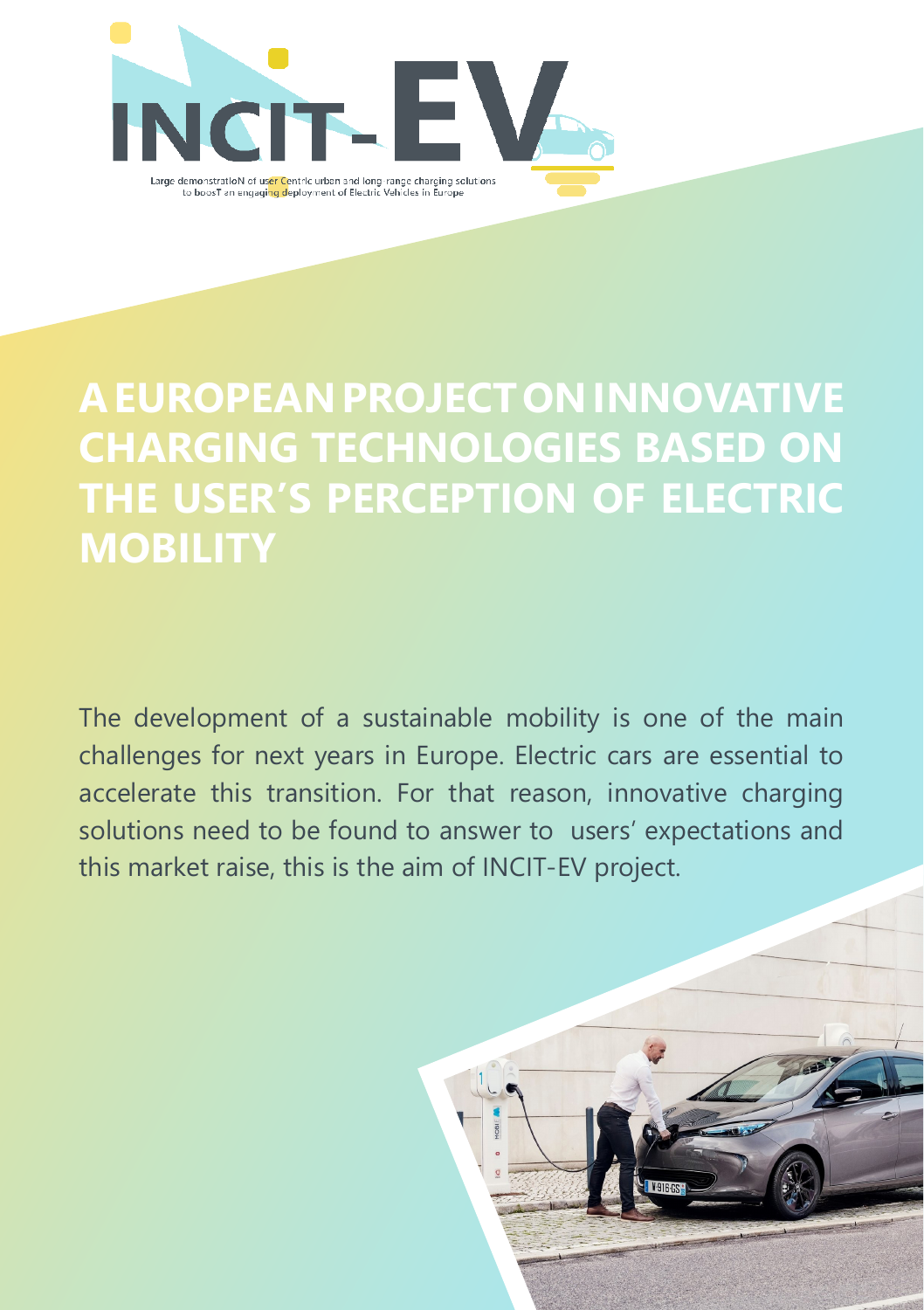## **WHAT IS IT?**

INCIT-EV aims to demonstrate an innovative set of charging infrastructures, technologies and its associated business models, ready to improve the EV users experience beyond early adopters, thus, fostering the EV market share in the EU. The project will seek the emergence of EV users' unconscious preferences relying on latest neuroscience techniques to adapt the technological developments to the users' subjective expectations. The progression of the project includes:

**Phase 1** alongside with public policy strategies aiming at boosting Global analysis on user's needs and requirements the electric mobility.

Focus on technologies demonstrations at selected sites **Phase 2** from 2022.

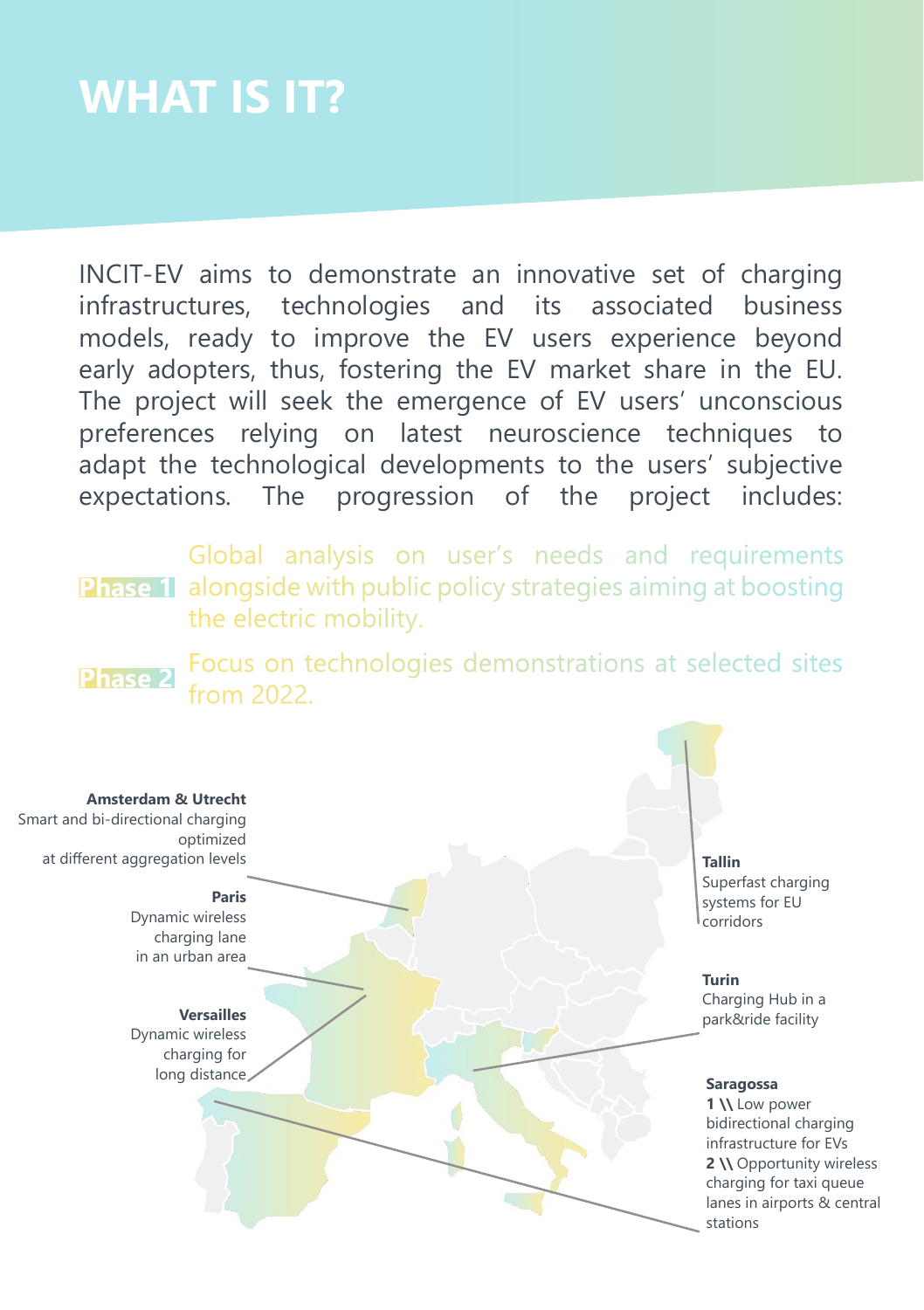## **WORKING PROCESS**

Initiated and coordinated by Groupe Renault, and supported and financed by the European Union's Horizon 2020 Research and Innovation program, the project brings together 33 players and partners from deliberately varied backgrounds (industrials, universities, institutes, city authorities, start-ups, SMBs), all experts in their fields. Their missions:

- Analysis and user involvement
- Development of the control platforms
- Development of innovative solutions
- Integration of developments
- Demonstration areas

### **WORK PACKAGES**

#### **Work packages «Structure»**

| #1                                      | <b>Management and coordination</b>                                                     |
|-----------------------------------------|----------------------------------------------------------------------------------------|
| #11                                     | <b>Ethics</b>                                                                          |
| #10                                     | <b>Communication and dissemination</b>                                                 |
| Work packages «Use cases & demo»        |                                                                                        |
| #2                                      | User's perception and needs about charging infrastructures                             |
| #7                                      | <b>UC deployment and demo in urban areas</b>                                           |
| #8                                      | UC deployment and demo in peri-urban and urban areas                                   |
| Work packages «Techno bricks»           |                                                                                        |
| #3                                      | <b>User-centric EV charging solutions</b>                                              |
| #4                                      | <b>Grid and infrastructures upgrading for meeting</b><br>user expectations             |
| #5                                      | IT environment for improving the user charging experience                              |
| <b>Work packages «Deployment tools»</b> |                                                                                        |
| #6                                      | <b>INCIT-EV platform for charging infrastructure planning and</b><br>services provider |
| #9                                      | Use cases and solutions replication - Business cases and<br>exploitation strategies    |